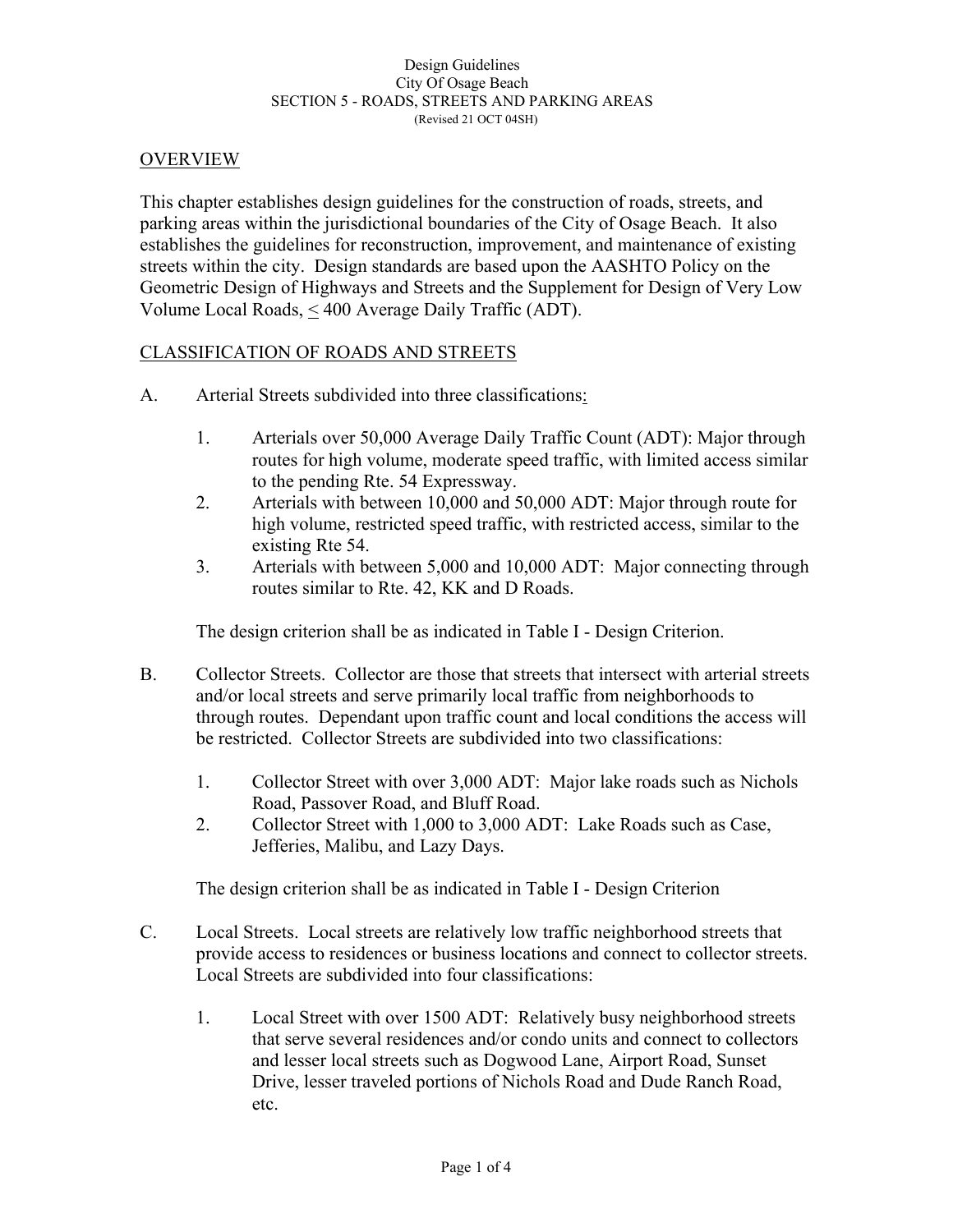- 2. Local Street with between 400 and 1500 ADT: Neighborhood streets serving more than ten residences or condo units, and connecting to lesser local streets. May be dead end streets similar to: Wilson Drive, Broadwater Drive, Wyrick Road, etc.
- 3. Local Street with less than 400 ADT: Low use, usually dead end, streets serving less that ten residences similar to Cedar Village Lane, Sleepy Hollow Lane, End of Hawthorne Drive, etc.

The design criterion shall be as indicated in Table I - Design Criterion

### DEAD END STREETS

- A. Cul-de-sacs shall be constructed on all dead-end streets and shall meet the following criterion:
	- 1. The minimum diameter shall be 50 feet (edge of pavement to edge of pavement).
	- 2. The minimum easement or right of way shall be 60 feet diameter, or back of cut or fill slope as determined by the City Engineer.
	- 3. In cases where terrain and other constraints prohibit the construction of a cul-de-sac a "turn-around tee" may be constructed with the approval of the City Engineer. The use of a cul-de-sac is preferred.

### RESIDENTIAL PARKING AND COMMERCIAL PARKING AREAS

- A. Residential Parking
	- 1. Each residential property owner shall provide sufficient off street parking for his or her individual needs. Parking on the city street will not be permitted.
- B. Public Parking Areas
	- 1. All public and commercial facilities (except those in areas zoned as industrial) shall provide adequate parking to serve the public and employees as specified in the City of Osage Beach City Code Section 405.480, Off-Street Parking and Loading Requirements. In addition all commercial and public parking shall meet the following requirements:
		- a. All commercial, industrial, and/or public parking areas shall be asphalt or concrete paved.
		- b. The minimum structural section for asphalt paved parking areas shall be three inches of asphalt pavement on a minimum of eight inches of Type I-B Base.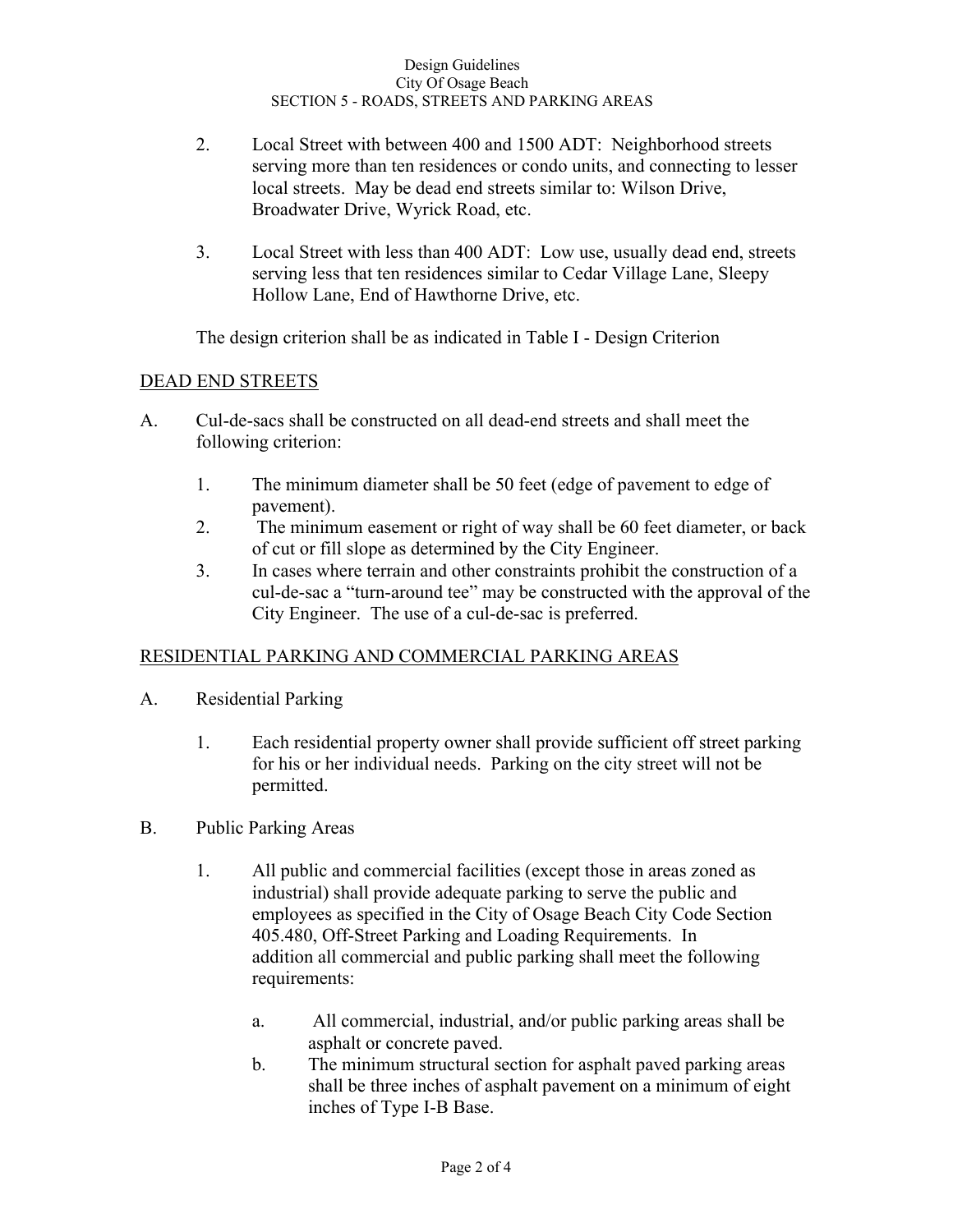#### Design Guidelines City Of Osage Beach SECTION 5 - ROADS, STREETS AND PARKING AREAS

- c. The minimum structural section for concrete paved parking areas shall be six inches of reinforced concrete pavement on six inches of Type I-B Base. Reinforcement shall be # 2 bars at 12" on centers both-ways or equivalent.
- d. ADA handicapped parking shall be in accordance with:
	- 1) City of Osage Beach Code Section 405.530.
	- 2) Handicapped access ramps shall be provided as necessary.
- e. The parking area shall be drained to suitably designed storm drainage systems. Refer to the Storm Drainage Guidelines.
- f. Minimum cross-slopes for drainage shall be 0.5% for one axis and 1.0% for the transverse axis.
- g. The minimum radius for edge of pavement at entrance and exit shall be 20 feet.
- h. The minimum width of entranceway for one-way entrances shall be 12 feet, and for two-way entrances shall be 24 feet.
- i. The maximum allowable entry width for commercial parking areas shall be 40 ft, edge of pavement to edge of pavement.

# EXISTING CITY STREETS – RECONSTRUCTION AND UPGRADING

- A. Many of the existing city streets do not conform to the above standards. In many cases there is inadequate right-of-way and manmade or natural obstructions that preclude significant improvement of the street. In order to accommodate these problems the following shall apply to all existing city streets.
	- 1. Arterial, Collector, and Local Streets with an ADT of over 1000 will be upgraded to the new construction standards to the maximum extent practicable. Substandard streets shall be upgraded in order of priority as set by the City Engineer, and approved by the Board of Aldermen.
	- 2. Streets with an ADT of less than 1000 will be maintained to a driveable condition approximating their condition at the time of acceptance by the city until such time as increased traffic loading or safety consideration warrant upgrading them to new construction standards, providing the City has available funding. In many cases it will not be practicable to do so. In these cases the street will be upgraded by minor grading, overlay asphalt pavements, mitigation of safety issues, and construction of drainage facilities where required. Such upgrades and improvement will be prioritized. The priority shall be set by the City Engineer and approved by the Board of Aldermen.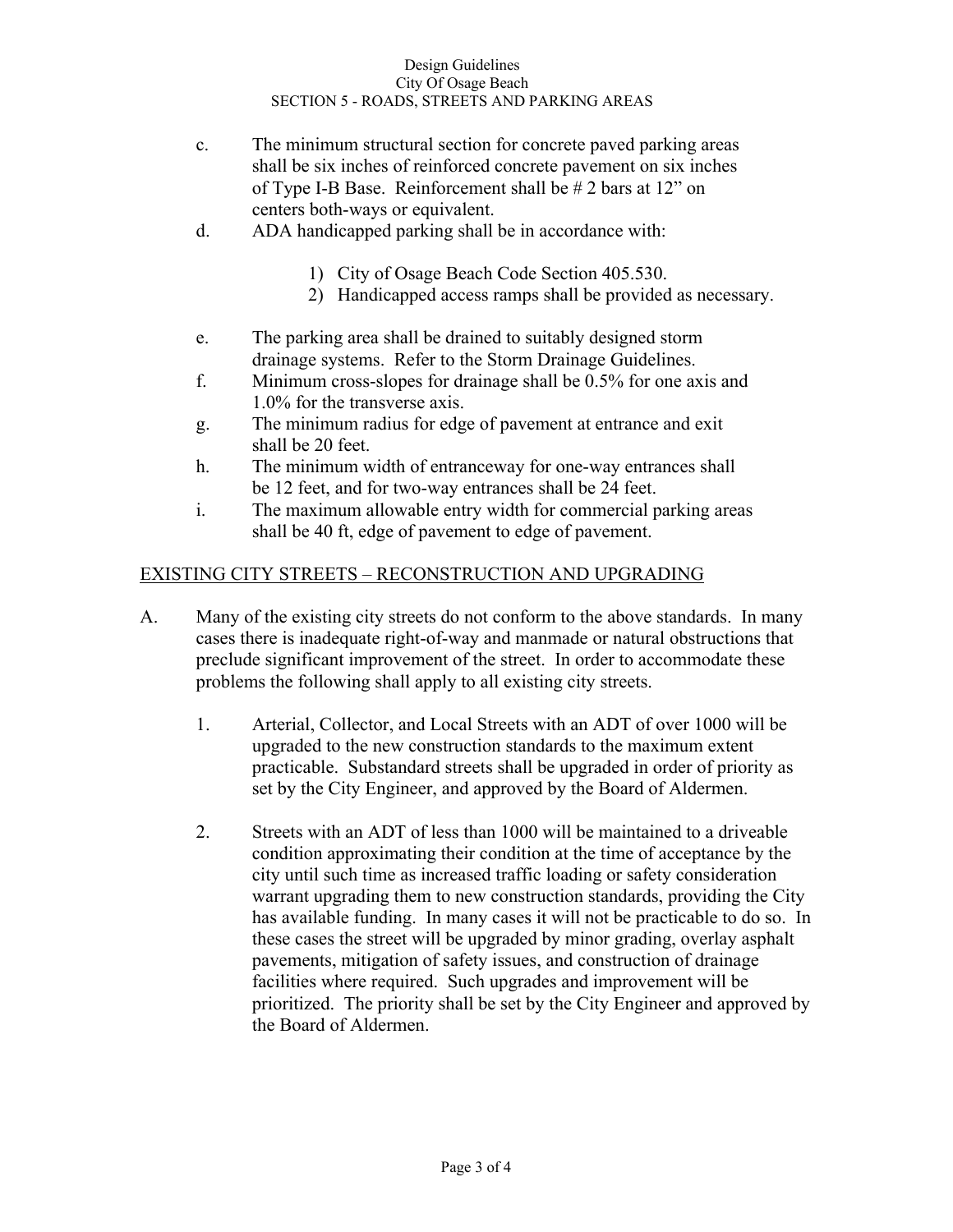## EXISTING CITY STREETS – MAINTNENACE

- A. It is the intent of this guideline that existing city streets shall be maintained in a safe, drivable condition to the maximum extent practicable with consideration given to current available funding and staffing limitations.
- B. In general, the roadways will be maintained to the standard at which they were accepted into the city inventory. In cases where citizen complaints, staff investigations, or the Capital Infrastructure Advisory Committee deems appropriate the Board of Aldermen shall be requested to make improvements to the roadway. This request shall be in the form of a formal request from at least 50% of the persons or businesses located along the street in question. The request will be reviewed by the Capital Infrastructure Advisory Committee, the City Engineer, and Superintendent of Public Works and recommended to the Board of Aldermen. In general, improvements will be made only in accordance with the appropriate priority list and when funding is available.
- C. Snow and Ice Removal
	- 1. There are a few existing streets that are inaccessible to city snow plowing equipment. In cases where the street can not be safely plowed by existing city equipment or other safety concerns are prohibitive the street will be placed upon a no-plow list at the time the street is accepted into the city inventory. Streets to be placed on the no-plow list shall be recommended by the Department of Public Works, and be approved by the Board of Aldermen. They will remain on the no-plow list until they are upgraded to new construction standards.

### ROADS, STREETS AND PARKING CONSTRUCTION DETAIL DRAWINGS

Construction details and sketches are attached.

END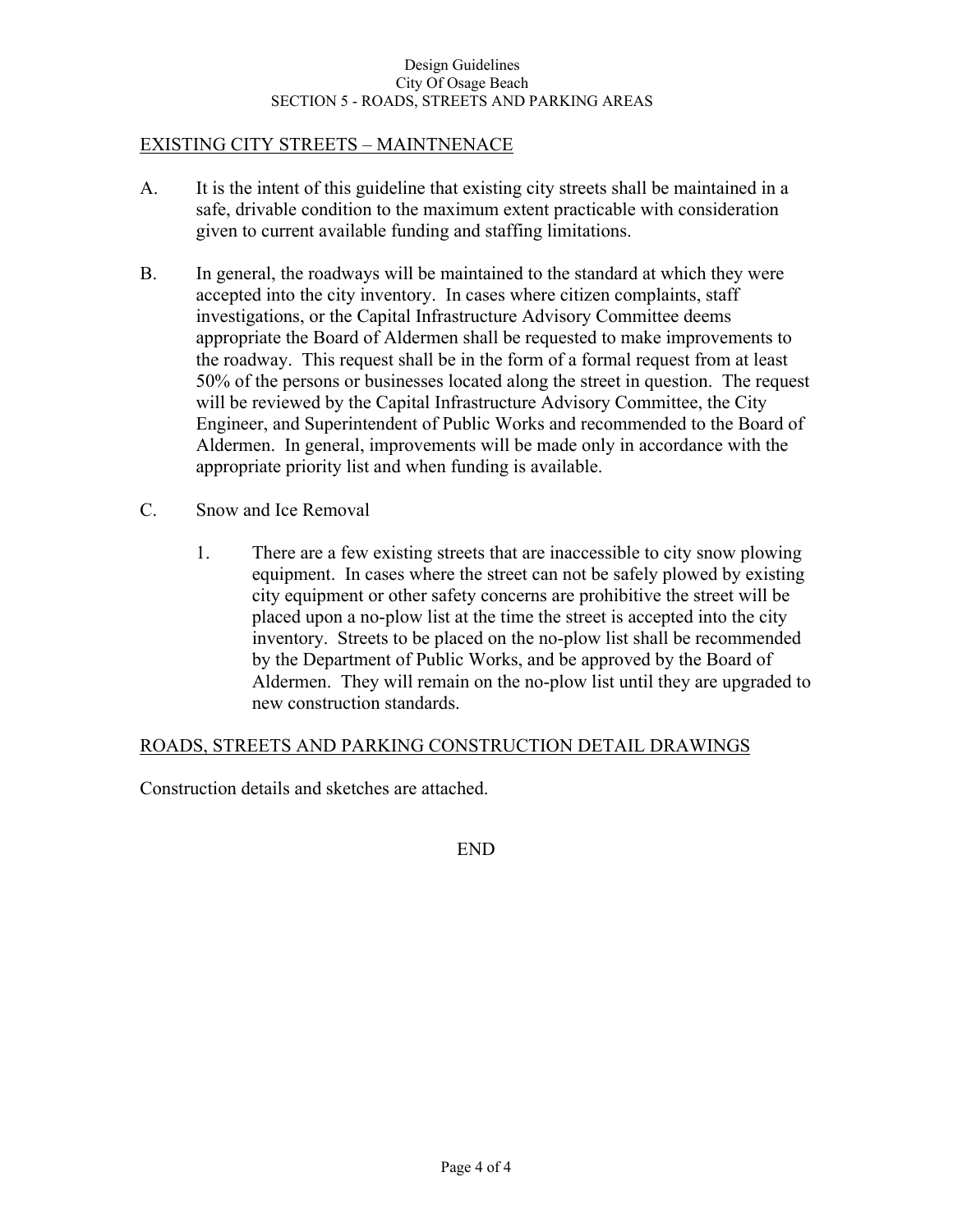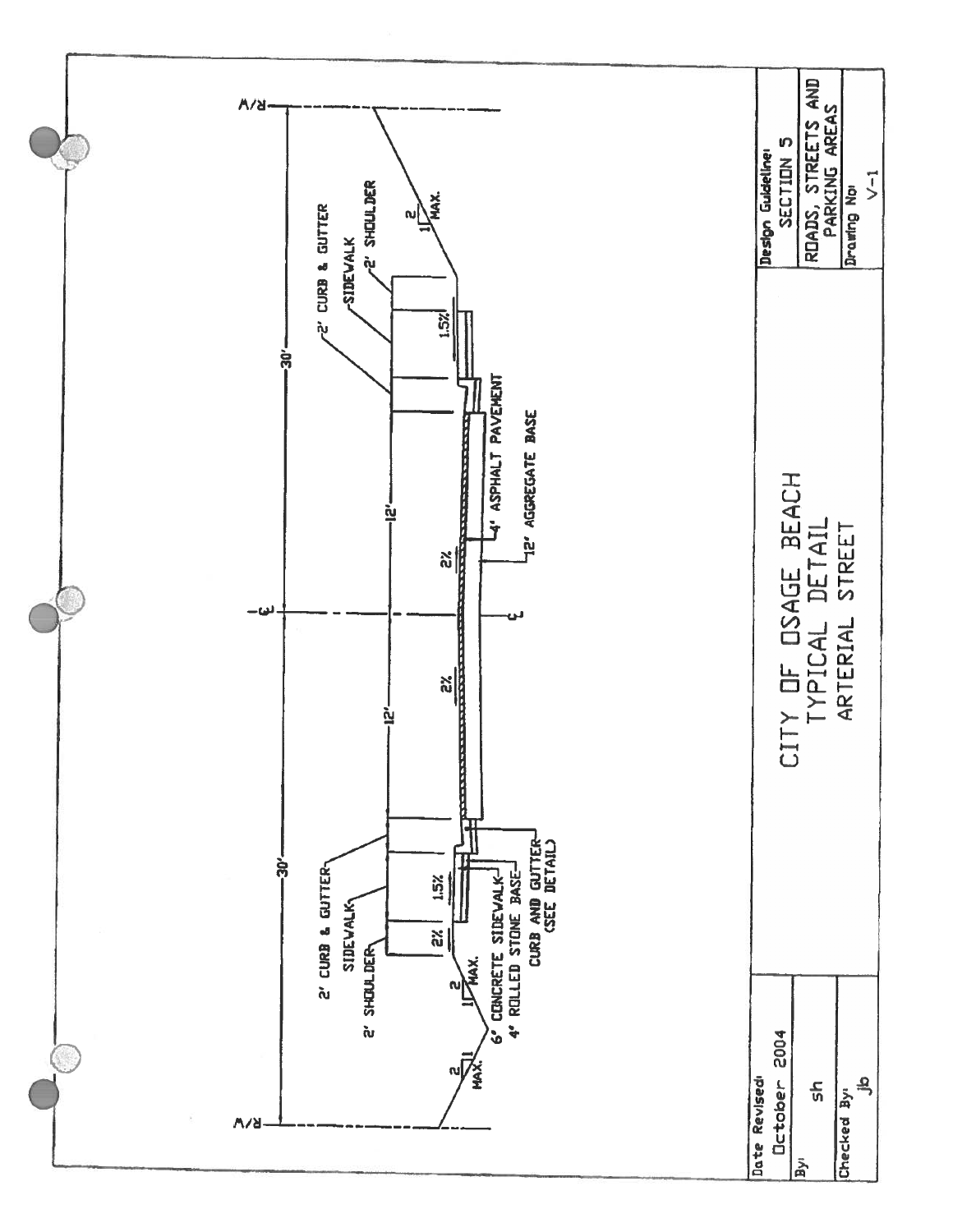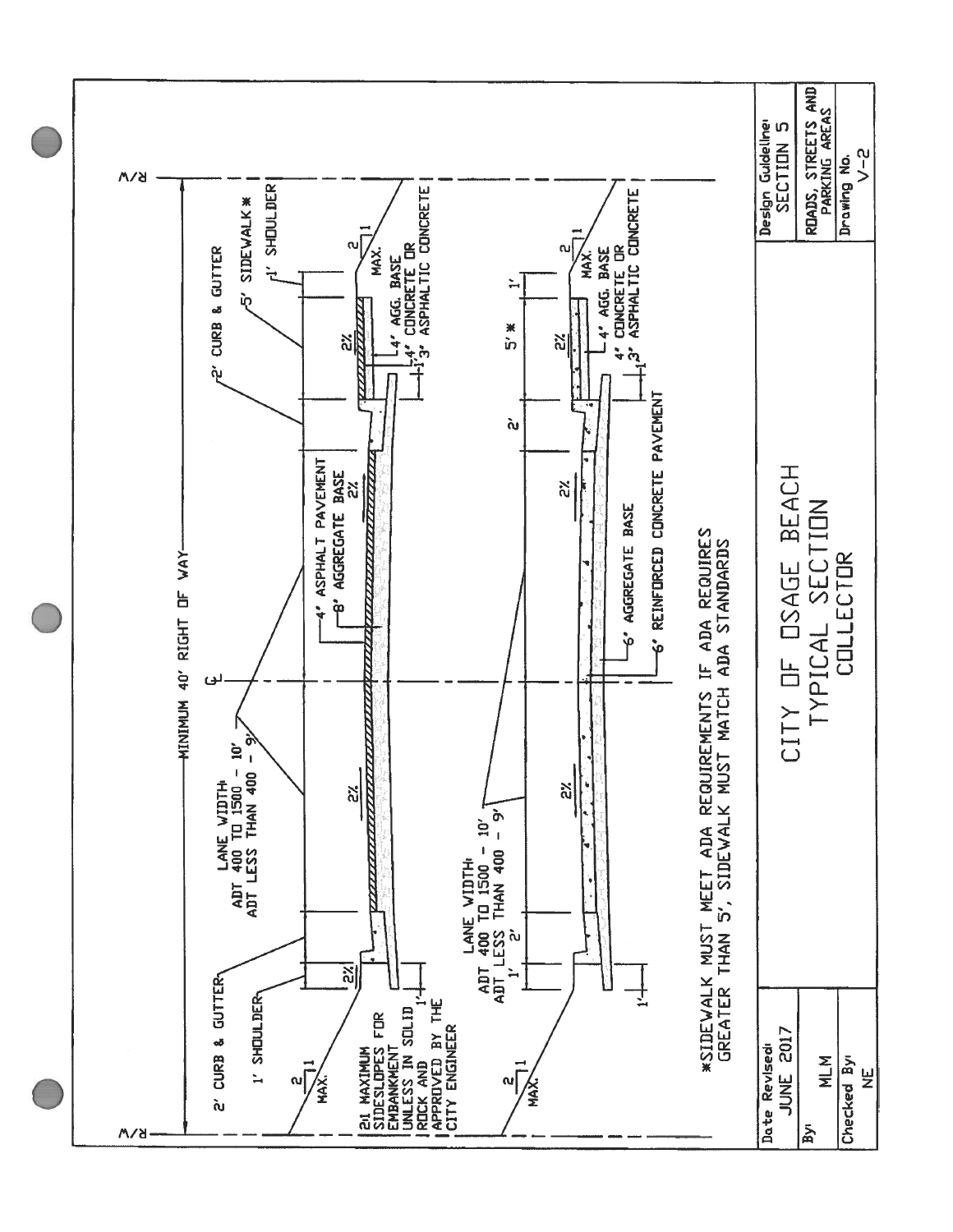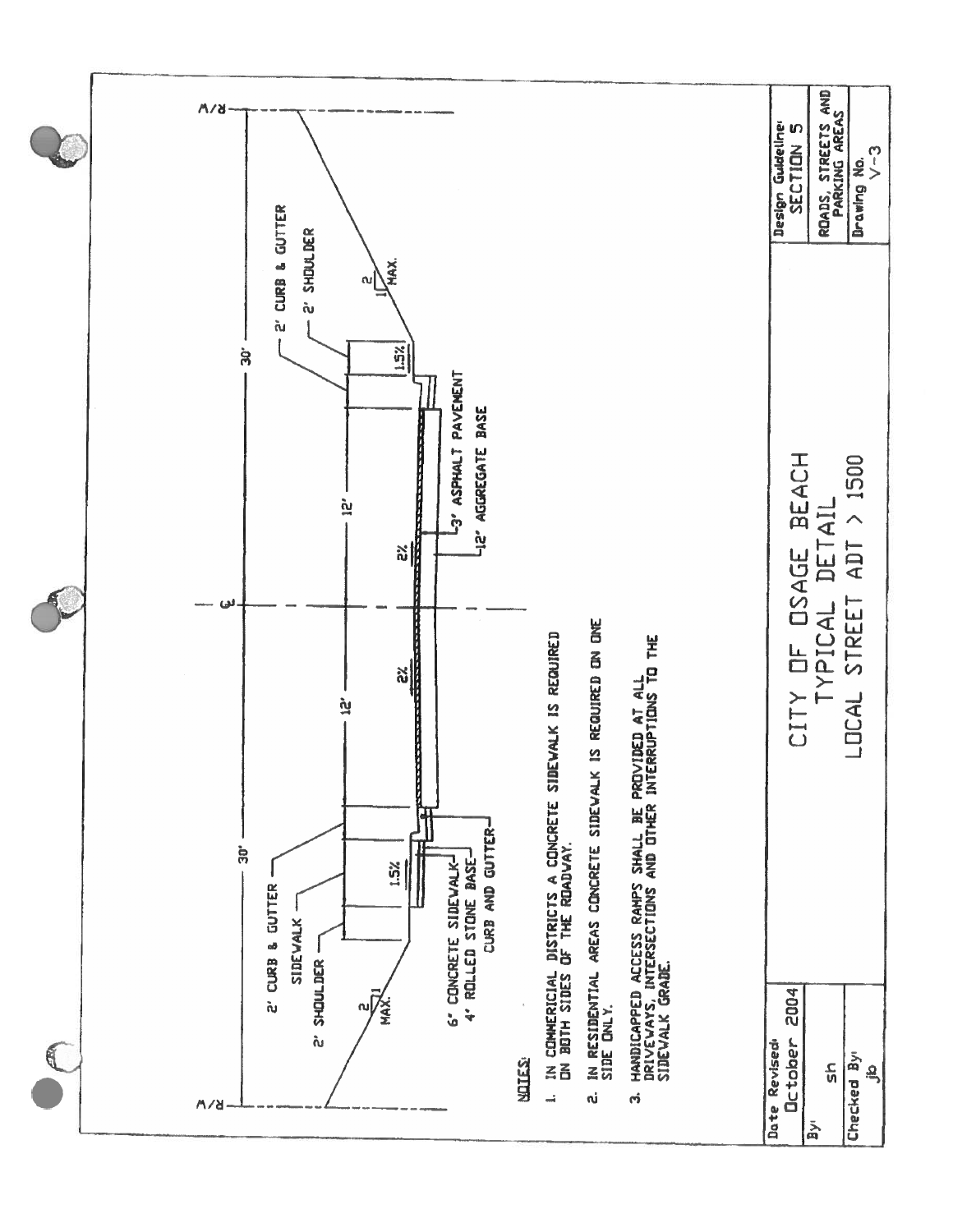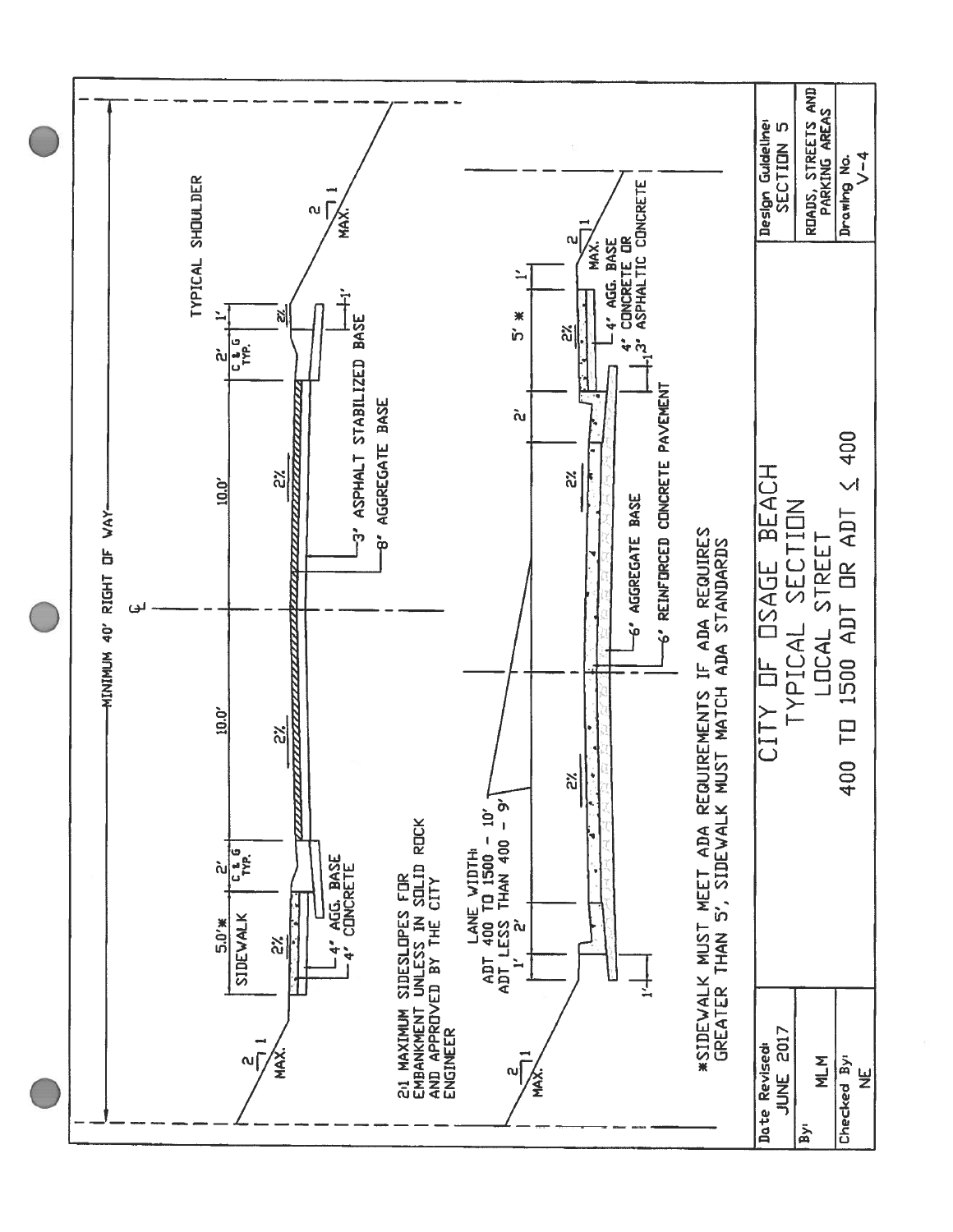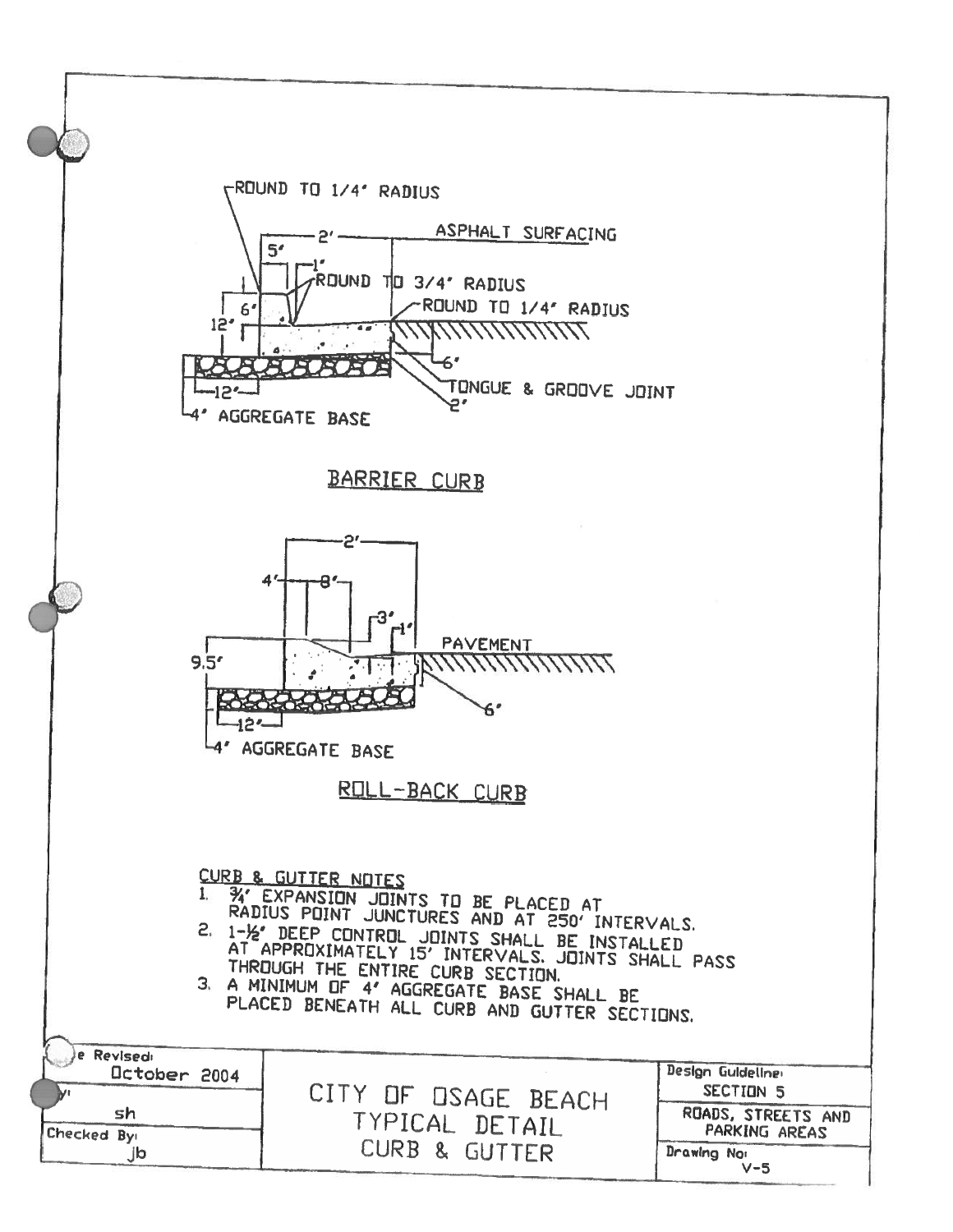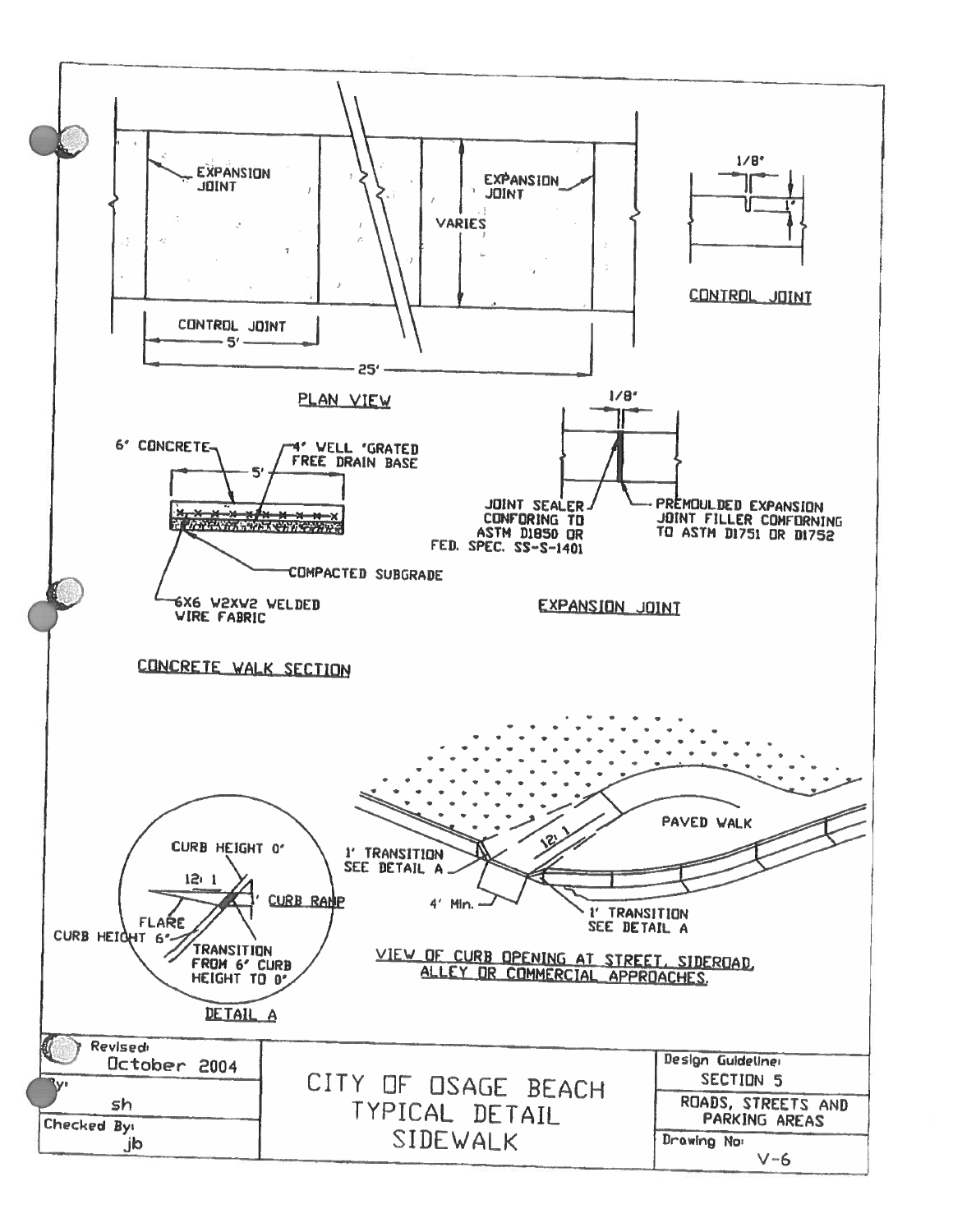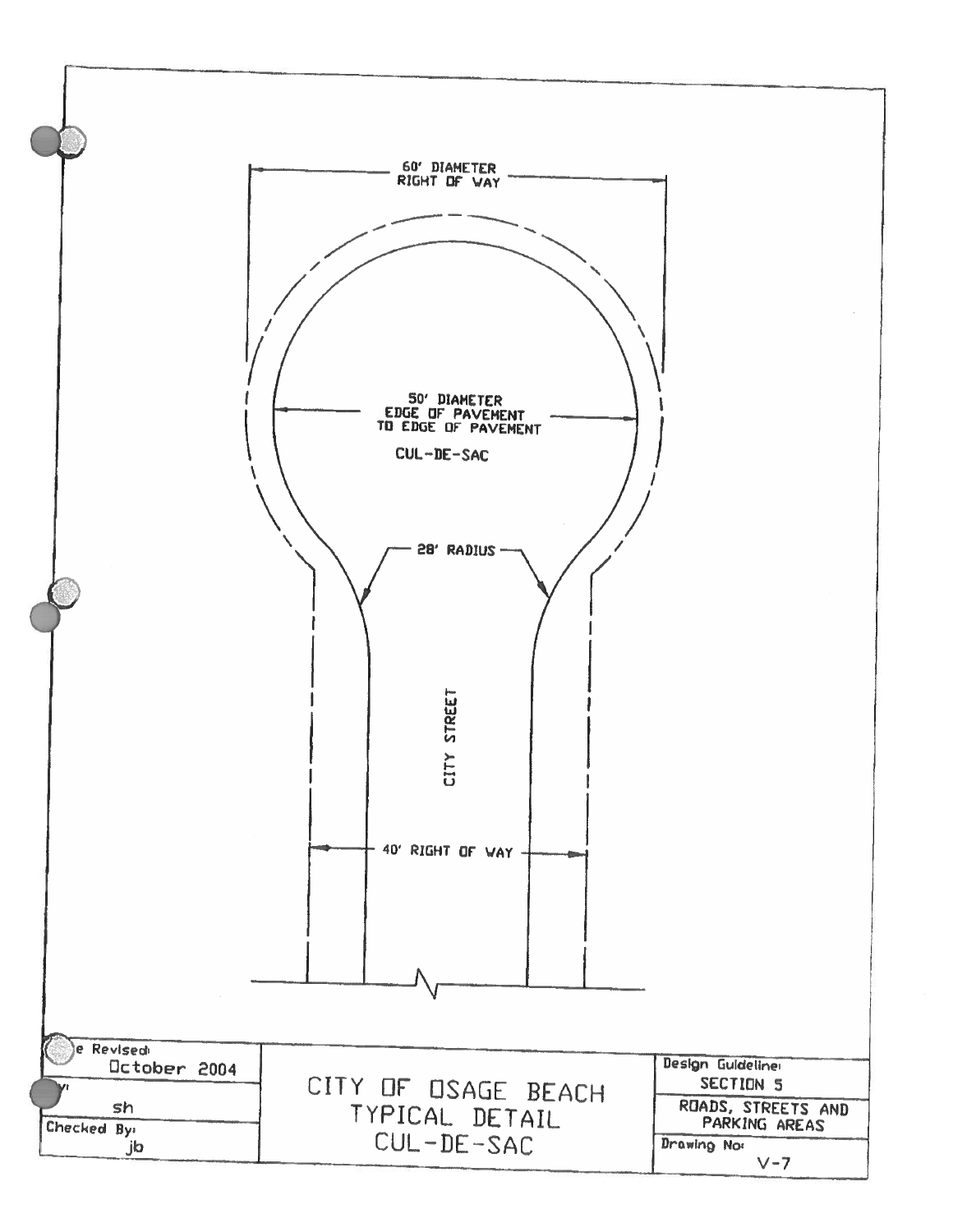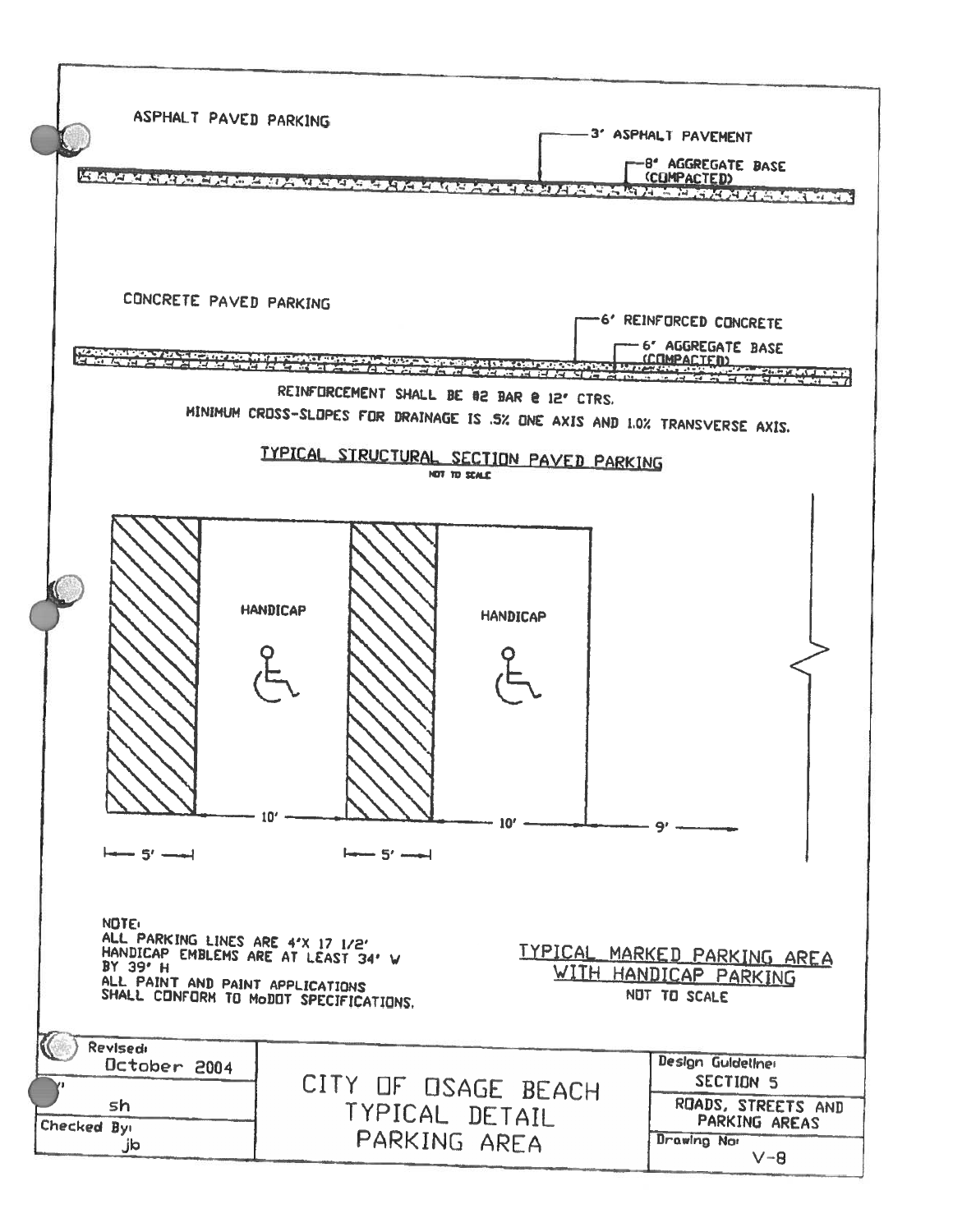